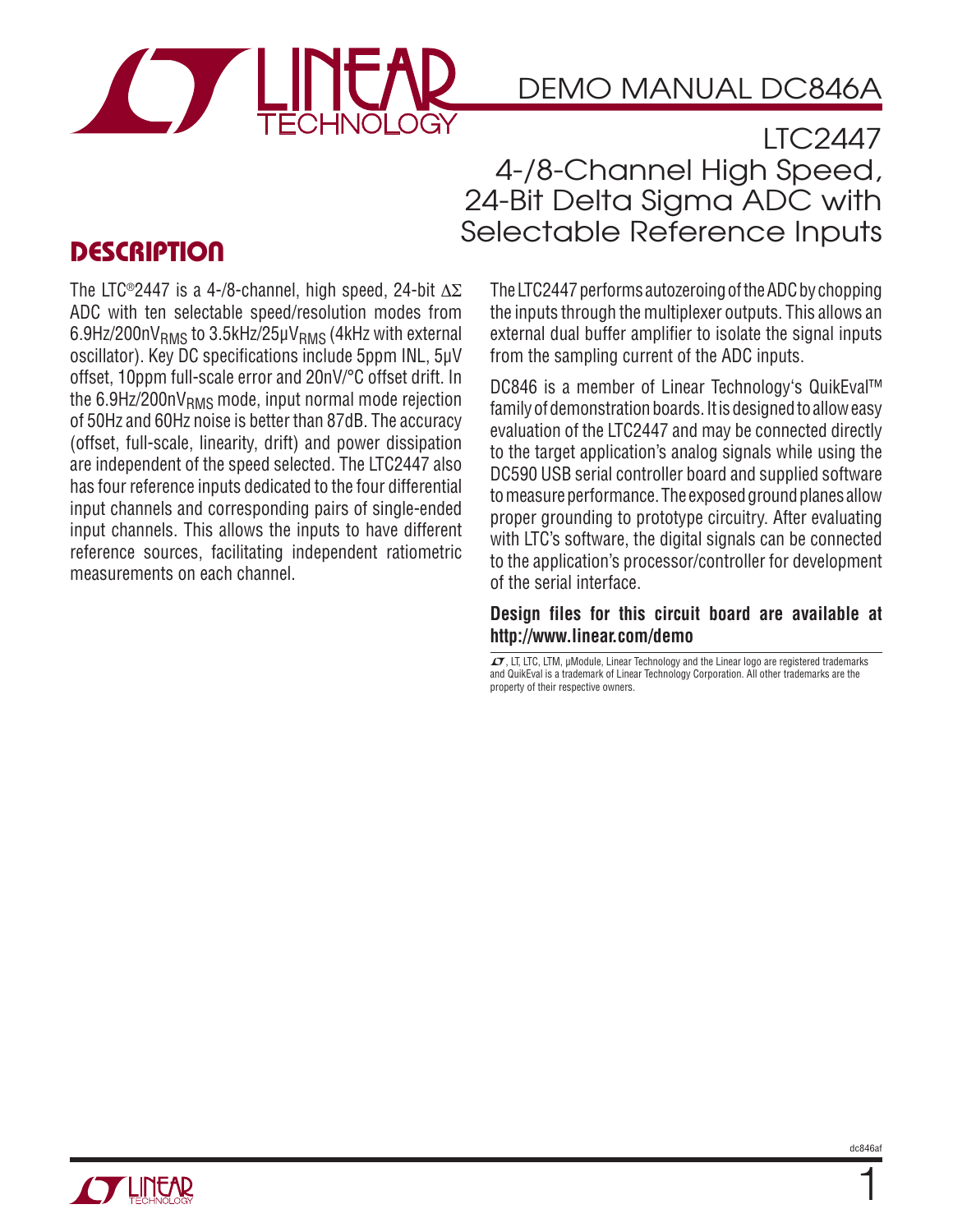### **QUICK START PROCEDURE**



**Figure 1. Connection Diagram**



dc846af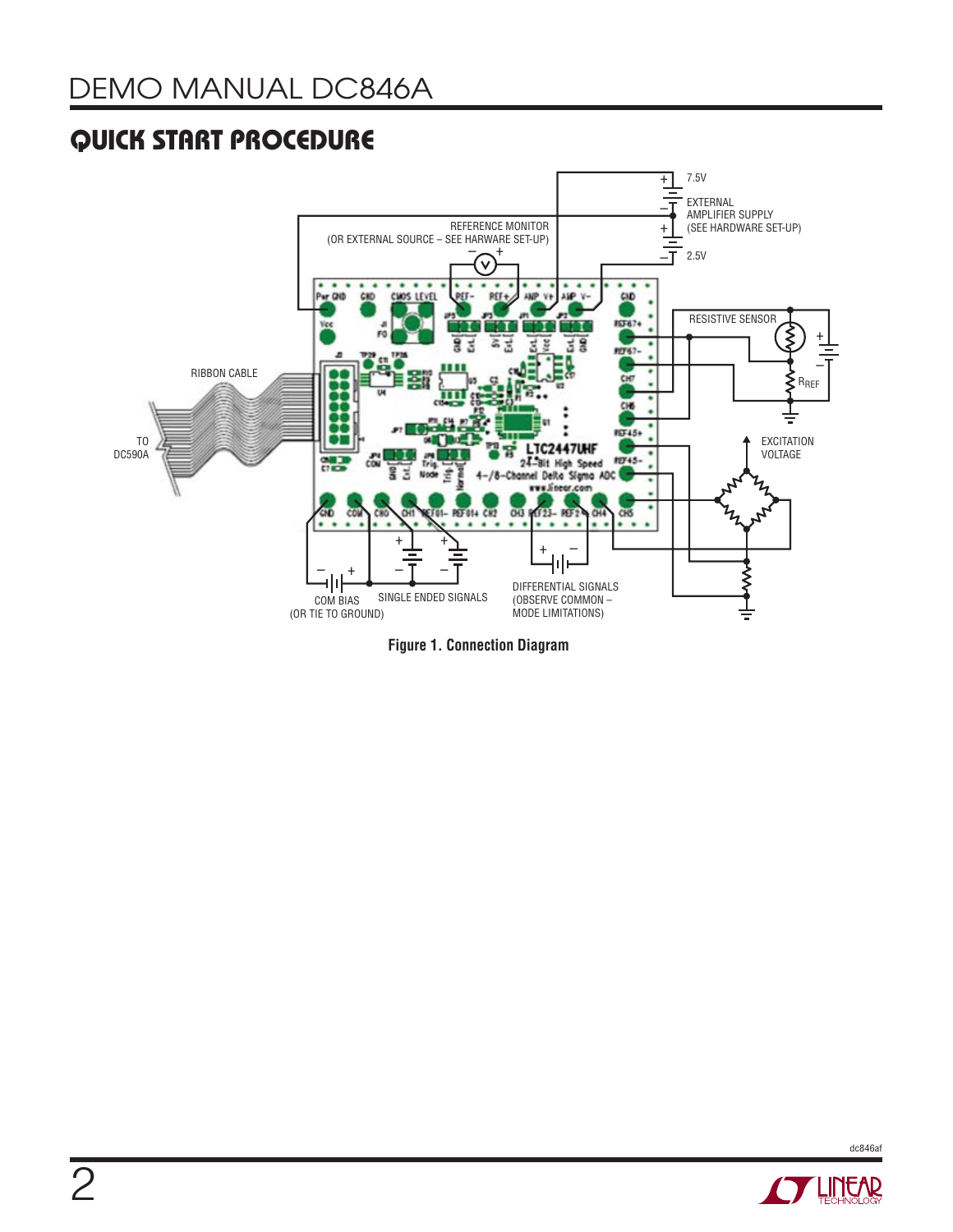### **QUICK START PROCEDURE**

Connect DC846 to a DC590 USB Serial Controller using the supplied 14 conductor ribbon cable. Connect DC590 to host PC with a standard USB A/B cable. Run the evaluation software supplied with DC590 or downloaded from www.linear.com/software. The correct program will be loaded automatically. Click the COLLECT button to start reading the input voltage. Click the slider at the bottom

of the strip chart display to change the oversample ratio (OSR) which will in turn change the data output rate.

Tools are available for logging data, changing reference voltage, changing the number of points in the strip chart and histogram, and changing the number of points averaged for the DVM display.



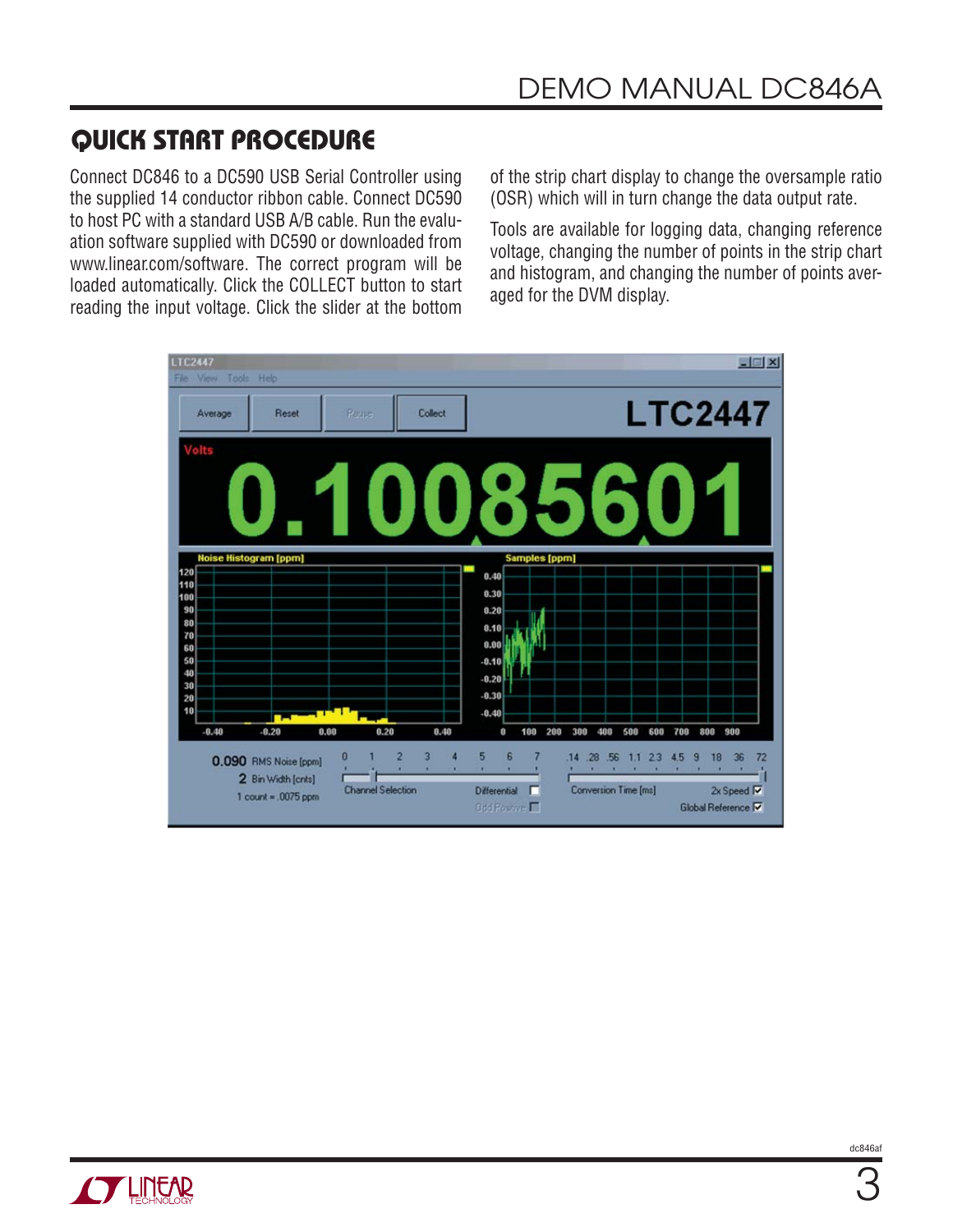### **HARDWARE SET-UP**

#### **JUMPERS**

**JP1, JP2 :** Select the positive and negative supply voltages for the onboard amplifier. Supplies can be GND and  $V_{CC}$ or supplied externally to the AMP V<sup>+</sup> and AMP V<sup>-</sup> turrets.

**JP3, JP5:** Select the source for REF+ and REF–, respectively. REF+ can be 5V from the onboard LT1236 reference (default) or supplied externally. REF– can be ground (0V, default) or supplied externally.

**JP4:** Select source for analog COM input, either tied to ground or supplied externally to the COM turret post.

**JP6:** Trigger mode, either normal (default) or externally triggered.

**JP7:** Trigger input signal. Pin 1 is a 5V logic signal, pin 2 is ground. When triggered mode is selected on JP3, a rising edge starts a new conversion. Note that since a conversion cannot be terminated once started, this signal can only be used to slow down the conversion rate.

#### **CONNECTION TO DC590 SERIAL CONTROLLER**

J2 is the power and digital interface connector. Connect to DC590 serial controller with supplied 14 conductor ribbon cable.

#### **ANALOG CONNECTIONS**

Analog signal connections are made via the row of turret posts along the edge of the board. Also, if you are connecting the board to an existing circuit, the exposed ground planes along the edges of the board may be used to form a solid connection between grounds.

**GND:** Ground turrets are connected directly to the internal analog ground plane.

**PWR GND:** Power ground, connected to the power return trace.

**V<sub>CC</sub>:** This is the supply for the ADC. Do not draw any power from this point. External power may be applied to this point after disabling the switching supply on DC590. If the DC590 serial controller is being used, the voltage must be regulated 5V only, as the isolation circuitry will also be powered from this supply. See the DC590 quick start quide for details.

**REF+, REF–:** These turrets are connected to the LTC2447 global reference pins (REF+ and REF–). If the onboard reference is being used, the reference voltage may be monitored from this point. An external reference may be connected to these terminals if JP3 and JP5 are configured for external reference.

**REF01+, REF01–, REF23+, REF23–, etc.:** dedicated reference inputs for each input channel.

**Note:** The REF+,REF–, REF01+, REF01–, REF23+, REF23–, etc. terminals are decoupled to ground with 0.1μF and 10μF capacitors. Thus any source connected to these terminals must be able to drive a capacitive load and have very low impedance at DC. Examples are series references that require an output capacitor and C-load stable op amps such as the LT1219 and LT1368.

**CH0 – CH7:** These are the differential inputs to the LTC2447. They may be configured either as single-ended inputs with respect to the COM pin, or adjacent pairs may be configured as differential inputs (CH0 to CH1, CH2 to CH3, etc.)

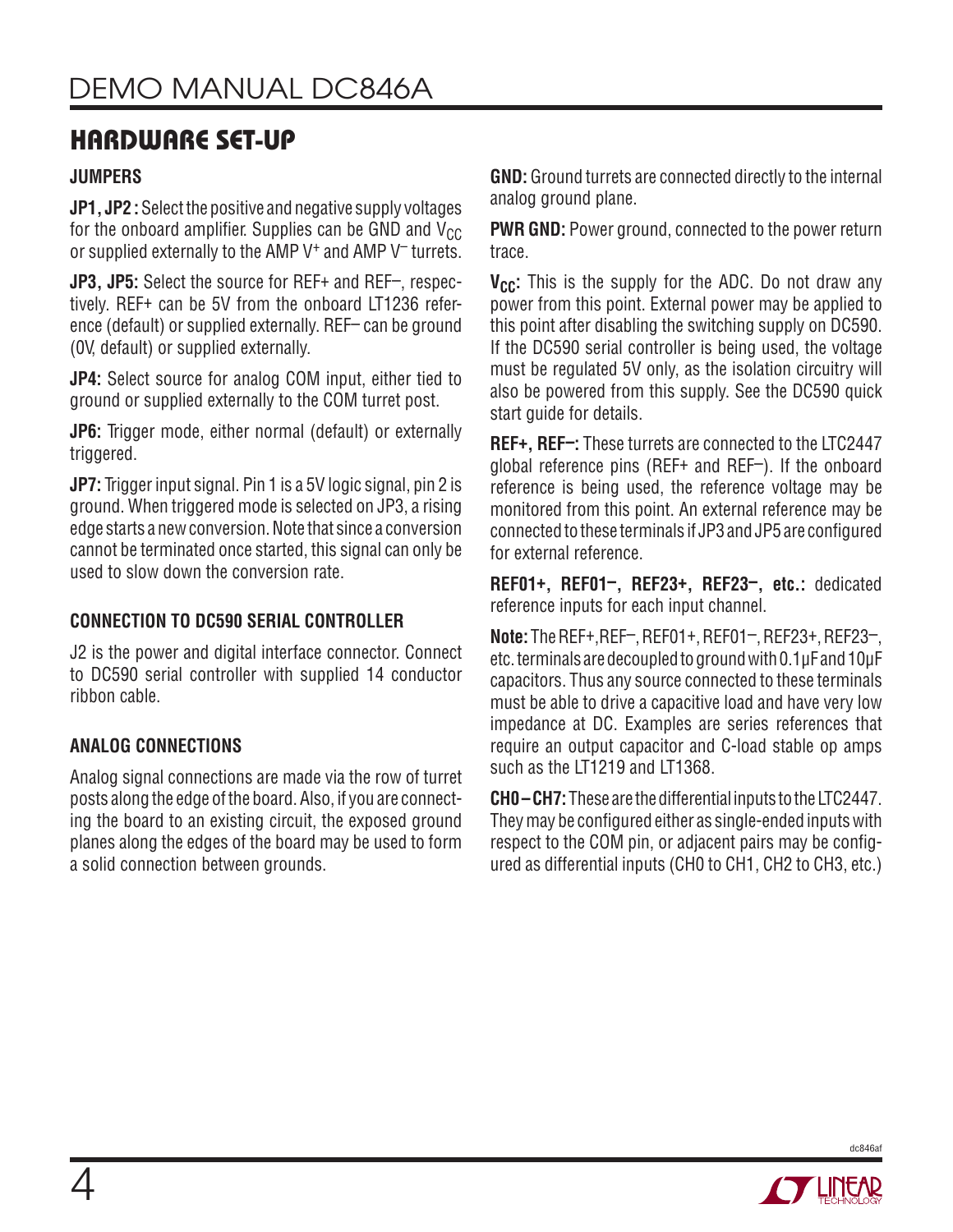### **EXPERIMENTS**

#### **INPUT NOISE**

Solder a short wire from the CH0 to CH1. Ensure that the buffer amplifiers are in their active region of operation by either biasing the inputs to mid-supply with a 10k to 10k divider when the buffer amplifier is powered from  $V_{CC}$ and ground, or tie the inputs to ground and connect an external 7.5V/–2.5V supply to the AMPV- turret (JP1 and JP2 must be set to EXT.)

Set the demo software to OSR32768 (6.8 samples per second) and check the 2× box. Noise should be approximately 0.04ppm of V<sub>REF</sub> (200nV.) Next, select different oversample ratios. Measured noise for each oversample ratio should be close to values given in the LTC2447 data sheet.

#### **COMMON MODE REJECTION**

Tie the two inputs (still connected together from previous experiment) to ground through a short wire and note the indicated voltage. Tie the inputs to REF+; the difference should be less than 5μV due to the 120dB CMRR of the LTC2447.

This experiment requires an external power supply to the buffer amplifier.

If the common mode voltage is limited to GND +0.25V to  $V_{CC}$ -0.25V, this test may be performed with the amplifier supplies set to ground and  $V_{CC}$ .

#### **INPUT NORMAL MODE REJECTION**

The LTC2447's SINC4 digital filter is trimmed to strongly reject both 50Hz and 60Hz line noise when operated with the internal conversion clock and oversample ratio 32768 (6.8 samples per second.) To measure input normal mode rejection, connect COM to a 2.5V source such as an LT1790-2.5 reference or a power supply. Connect any other input (CH0 to CH15) to the same supply through a 10k resistor. Apply a 10Hz, 2V peak-to-peak sine wave to the input through a 1μF capacitor.

Select OSR32768 (6.8 samples per second) and 2× mode in the demo software and start taking data. The input noise will be quite large, and the graph of output vs time should show large variations.

Next, slowly increase the frequency to 55Hz. The noise should be almost undetectable in the graph. Note that the indicated noise in ppm may still be above that of the data sheet specification because the inputs are not connected to a DC source.

Change the OSR to 16384 (13.75 samples per second); the noise will increase substantially, as the first notch at this OSR is at 110Hz. Increase the signal generator frequency to 110Hz, the noise will drop again.

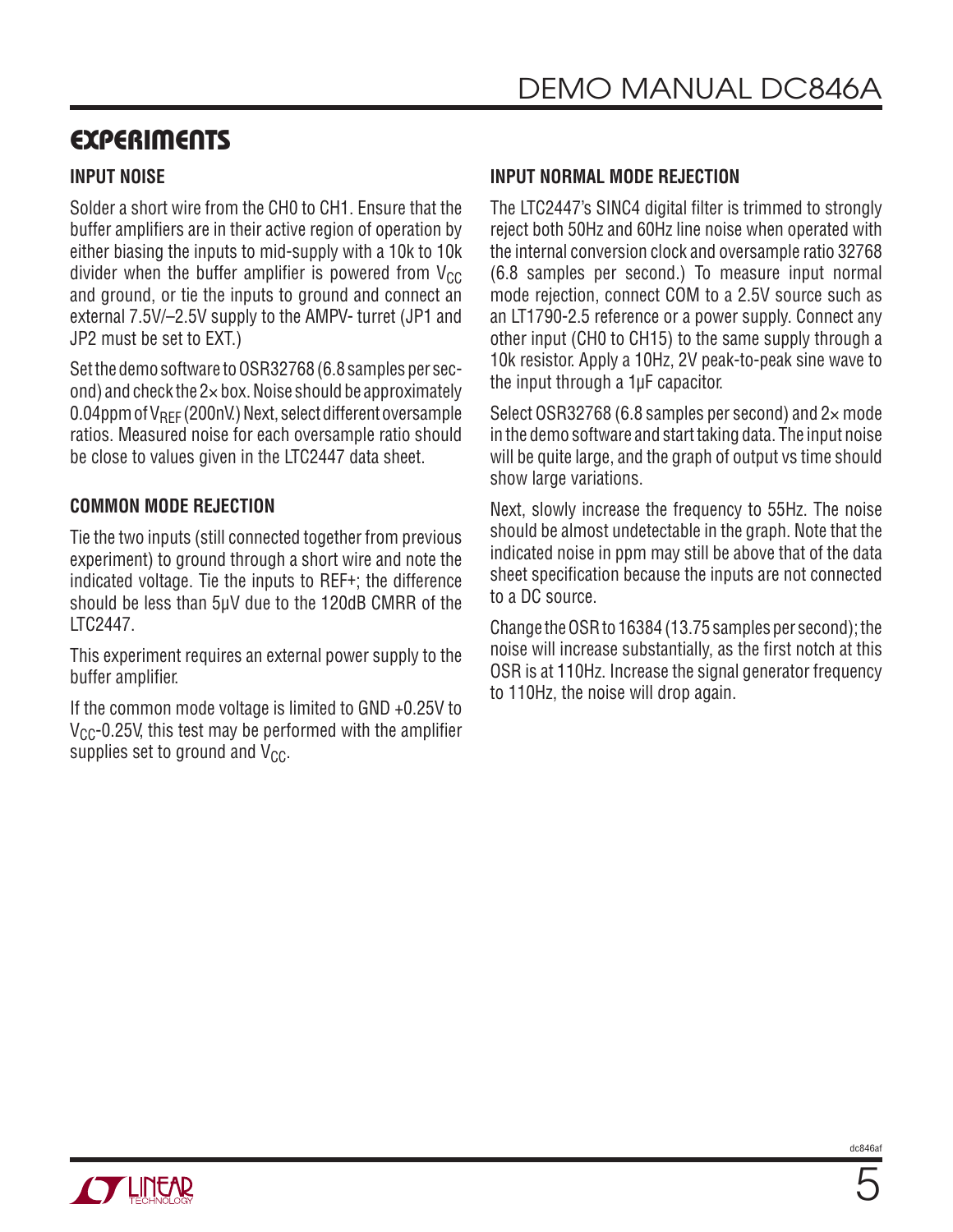# DEMO MANUAL DC846A

### **PARTS LIST**

| <b>ITEM</b>    | QTY            | <b>REFERENCE</b>      | <b>PART DESCRIPTION</b>                    | <b>MANUFACTURER/PART NUMBER</b> |
|----------------|----------------|-----------------------|--------------------------------------------|---------------------------------|
| 1              | 4              | C3, C7, C10, C13      | CAP., CHIP X7R, 0.01µF, 16V                | AVX, 0603YC103KAT1A 0603        |
| $\overline{2}$ | 7              | C4, C6, C11, C14-C17  | CAP., CHIP X7R, 0.1µF, 16V                 | AVX, 0603YC104MAT1A 0603        |
| 3              | 8              | C1, C5, C18-C23       | CAP., CHIP X5R, 1µF, 10V                   | TAIYO YUDEN, LMK107BJ105MG 0603 |
| $\overline{4}$ | 3              | C2, C9, C12           | CAP., CHIP X5R, 4.7µF, 6.3V                | TAIYO YUDEN, JMK212BJ475MG 0805 |
| $\overline{5}$ | $\mathbf{1}$   | C8                    | CAP., CHIP X5R, 10µF, 6.3V                 | TDK, C2012X5R0J106M 0805        |
| 6              | 26             | TP1-TP12, TP14-TP27   | TURRET, Testpoint .064"                    | MILL-MAX, 2308-2                |
| $\overline{7}$ | $\mathbf{0}$   | TP13, TP28, TP29      | Opt. (Surface Mount Pad Only)              |                                 |
| 8              | 6              | JP1-JP6               | HEADER, 3-Pin, 1 Row .079CC                | COMM-CON, 2802S-03G2            |
| $9\,$          | 6              | FOR (JP1-JP6)         | SHUNT, .079" Center                        | COMM-CON, CCIJ2MM-138GW         |
| 10             | 0              | JP7                   | Opt.                                       |                                 |
| 11             | 0              | J1 (Opt.)             | CONN., SMA Coaxial, Straight Jack          | CONNEX, 132134                  |
| 12             | $\mathbf{1}$   | J2                    | HEADER, Vertical Dual, $2 \times 7$ .079CC | MOLEX, 87831-1420               |
| 13             | $\overline{2}$ | D1, D2                | DIODE, SMT SCHOTTKY BARRIER                | DIODES INC. BAT54S SOT-23       |
| 14             | $\overline{2}$ | R1, R2                | RES., CHIP 0                               | VISHAY CRCW0603 0Ω              |
| 15             | 1              | R <sub>7</sub>        | RES., CHIP 100, 5%                         | AAC, CR16-101JM 0603            |
| 16             | 3              | R8, R9, R10           | RES., CHIP 4.99k 1%                        | VISHAY CRCW0603 4.99k 1%        |
| 17             | $\overline{2}$ | R5, R11               | RES., CHIP 10k 5%                          | AAC, CR16-103JM 0603            |
| 18             | $\pmb{0}$      | R <sub>6</sub>        | Opt.                                       |                                 |
| 19             | $\mathbf{1}$   | U <sub>2</sub>        | I.C., Operational Amplifier                | LINEAR TECH., LT1368CS8 SO8     |
| 20             | $\mathbf{1}$   | U1 (4 tubes)          | I.C., 24-Bit Delta Sigma ADC               | LINEAR TECH., LTC2447UHF 38QFN  |
| 21             | 1              | U <sub>5</sub>        | I.C., Precision Reference                  | LINEAR TECH., LT1236ACS8-5 SO8  |
| 22             | 1              | U4                    | I.C., Serial EEPROM                        | MICROCHIP, 24LC025-I/ST TSSOP-8 |
| 23             | $\mathbf{1}$   | U3                    | I.C., Non-Inverting Multiplexer            | FAIRCHILD, NC7SZ157P6X SC70     |
| 24             | $\mathbf{1}$   | U <sub>6</sub>        | I.C., Single D Flip-Flop                   | On Semi. NL17SZ74US US8         |
| 23             | 1              | (FOR INVENTORY ONLY). | CABLE ASSY., 8" STRIP                      | LINEAR RIBBON CABLE CA-2440     |



dc846af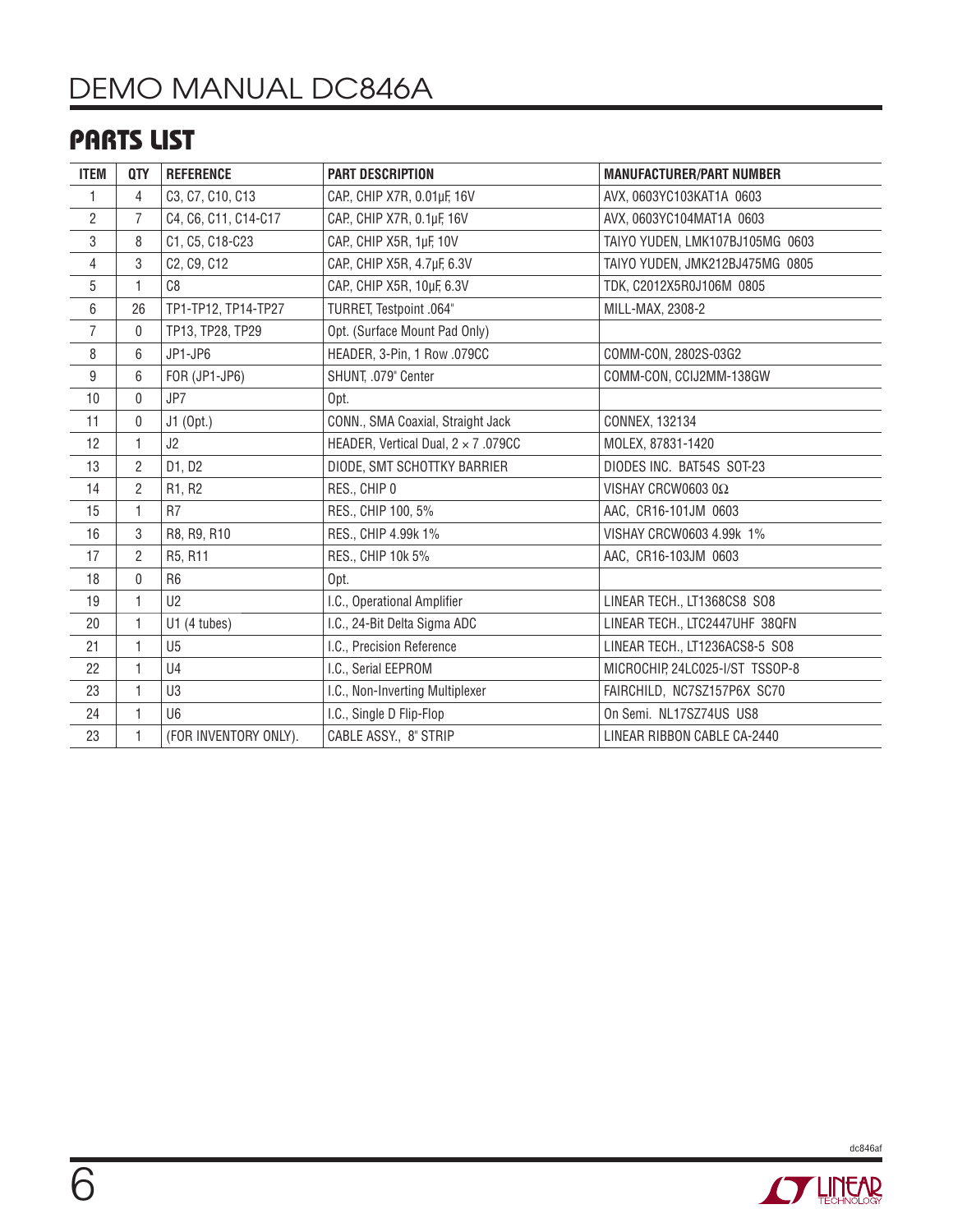#### **SCHEMATIC DIAGRAM**





Information furnished by Linear Technology Corporation is believed to be accurate and reliable. However, no responsibility is assumed for its use. Linear Technology Corporation makes no representation that the interconnection of its circuits as described herein will not infringe on existing patent rights. dc846af

7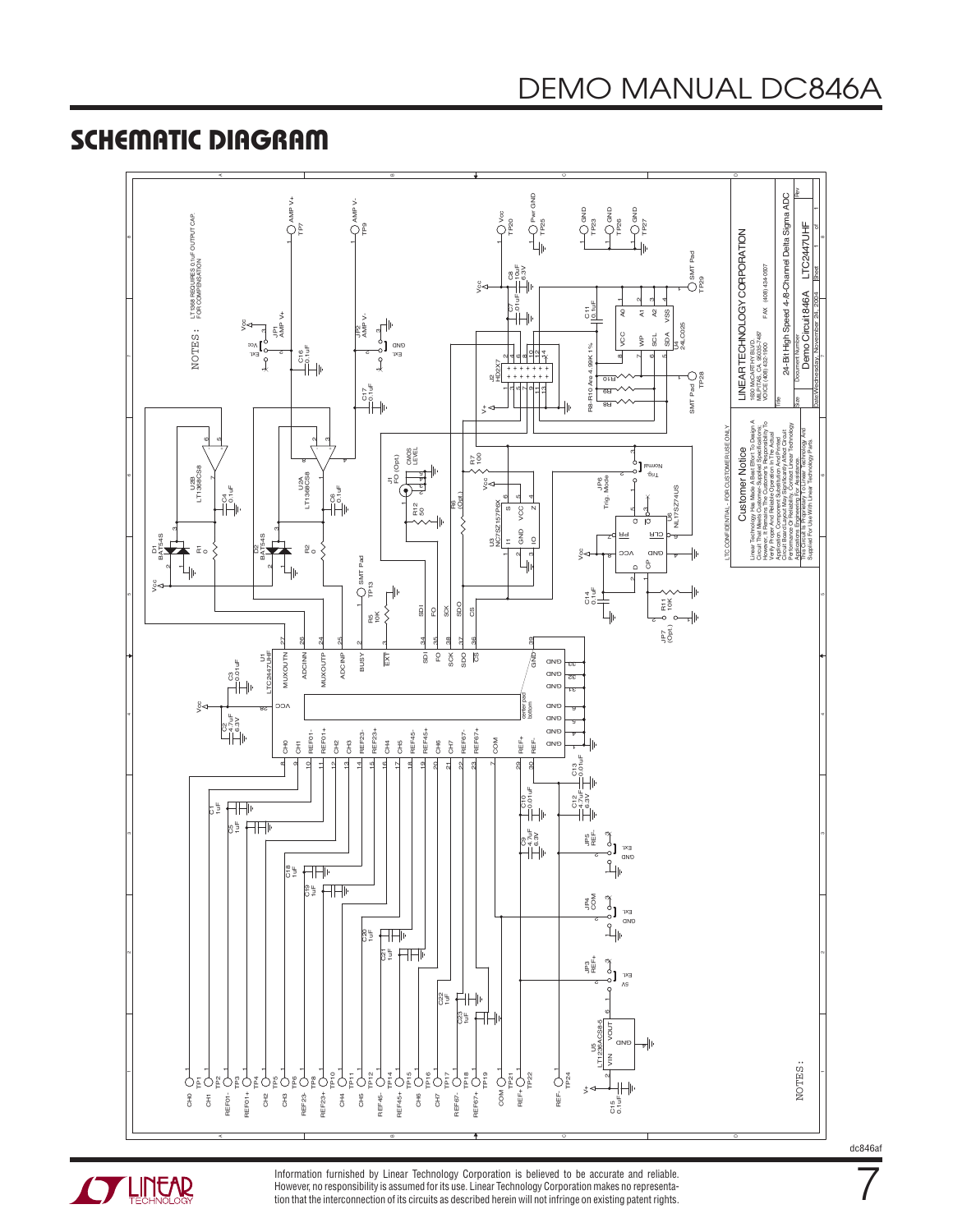DEMO MANUAL DC846A

#### DEMONSTRATION BOARD IMPORTANT NOTICE

Linear Technology Corporation (LTC) provides the enclosed product(s) under the following **AS IS** conditions:

This demonstration board (DEMO BOARD) kit being sold or provided by Linear Technology is intended for use for **ENGINEERING DEVELOPMENT OR EVALUATION PURPOSES ONLY** and is not provided by LTC for commercial use. As such, the DEMO BOARD herein may not be complete in terms of required design-, marketing-, and/or manufacturing-related protective considerations, including but not limited to product safety measures typically found in finished commercial goods. As a prototype, this product does not fall within the scope of the European Union directive on electromagnetic compatibility and therefore may or may not meet the technical requirements of the directive, or other regulations.

If this evaluation kit does not meet the specifications recited in the DEMO BOARD manual the kit may be returned within 30 days from the date of delivery for a full refund. THE FOREGOING WARRANTY IS THE EXCLUSIVE WARRANTY MADE BY THE SELLER TO BUYER AND IS IN LIEU OF ALL OTHER WARRANTIES, EXPRESSED, IMPLIED, OR STATUTORY, INCLUDING ANY WARRANTY OF MERCHANTABILITY OR FITNESS FOR ANY PARTICULAR PURPOSE. EXCEPT TO THE EXTENT OF THIS INDEMNITY, NEITHER PARTY SHALL BE LIABLE TO THE OTHER FOR ANY INDIRECT, SPECIAL, INCIDENTAL, OR CONSEQUENTIAL DAMAGES.

The user assumes all responsibility and liability for proper and safe handling of the goods. Further, the user releases LTC from all claims arising from the handling or use of the goods. Due to the open construction of the product, it is the user's responsibility to take any and all appropriate precautions with regard to electrostatic discharge. Also be aware that the products herein may not be regulatory compliant or agency certified (FCC, UL, CE, etc.).

No License is granted under any patent right or other intellectual property whatsoever. **LTC assumes no liability for applications assistance, customer product design, software performance, or infringement of patents or any other intellectual property rights of any kind.**

LTC currently services a variety of customers for products around the world, and therefore this transaction **is not exclusive**.

**Please read the DEMO BOARD manual prior to handling the product**. Persons handling this product must have electronics training and observe good laboratory practice standards. **Common sense is encouraged**.

This notice contains important safety information about temperatures and voltages. For further safety concerns, please contact a LTC application engineer.

Mailing Address:

Linear Technology 1630 McCarthy Blvd. Milpitas, CA 95035

Copyright © 2004, Linear Technology Corporation

dc846af